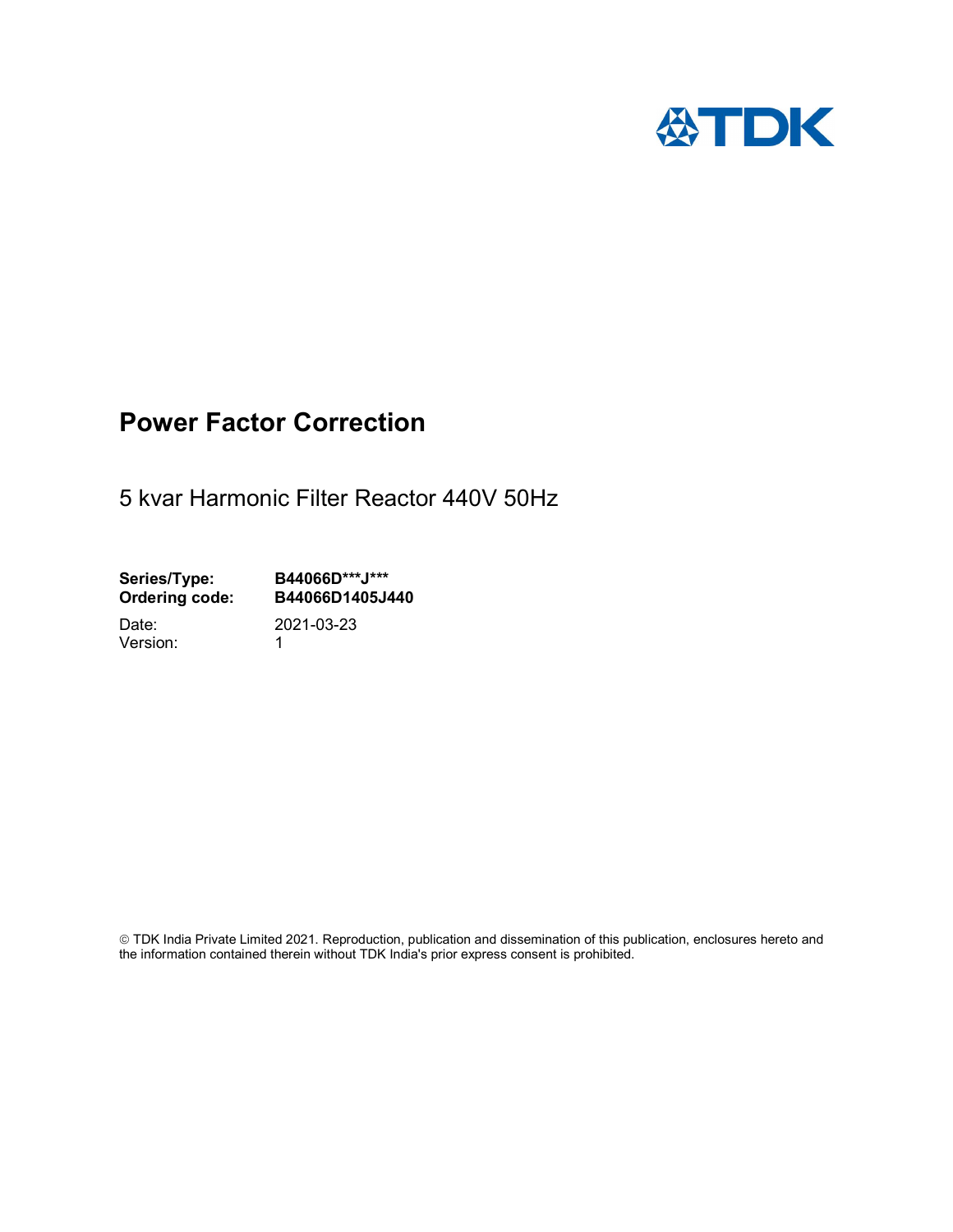# TDK

### Power Factor Correction and Content of Content of Content of Content of Content of Content of Content of Content of Content of Content of Content of Content of Content of Content of Content of Content of Content of Content

#### 5 kvar Harmonic Filter Reactor 440V 50Hz B44066D\*\*\*J\*\*\*

#### **Characteristics**

- $\blacksquare$  Highest linearity
- Temperature control via micro switch in inner coil
- $\blacksquare$  Highest life time by high quality materials
- **Low losses**
- $\blacksquare$  High overloading capability
- Safety device, temperature micro switch
- Copper winding
- **Low noise**

| Technical data                                  |                 |             |  |
|-------------------------------------------------|-----------------|-------------|--|
| De-tuning factor p                              | 14              | $\%$        |  |
| Effective filter output $Q_C$                   | 5               | kvar        |  |
| Rated voltage $V_R$ <sup>1)</sup>               | 440             | V           |  |
| Rated frequency f                               | 50              | Hz          |  |
| Ambient temperature / Insulation class          | 40 / H          | $^{\circ}C$ |  |
| Capacitance C delta (tot.)                      | 70.70           | μF          |  |
| Inductivity L                                   | $3 \cdot 20.06$ | mH          |  |
| Fundamental current 11 <sup>3)</sup>            | 6.91            | A           |  |
| Linear up to $4$ )                              | 9.38            | A           |  |
| Effective current $IRMS$ <sup>2)</sup>          | 7.00            | A           |  |
| Rated harmonic voltages (3rd/5th/7th/11th/13th) | 0.5/6/5/3.5/3   | $\%$        |  |
| Temperature protection (NC)                     | yes             |             |  |
| Total losses $P_D$                              | 75              | W           |  |
| Total weight                                    | 9               | kg          |  |

<sup>1)</sup> Voltage rise up to 106% of rated voltage is considered in current  $I_{\text{eff}}$ .

<sup>2)</sup>  $I_{eff} = \sqrt{(I_1^2 + I_3^2 + ... I_x^2)}$ 

<sup>3)</sup>  $11 = 1.06$   $\cdot$   $I_R$  ( $I_R$  = Capacitor current 50Hz)

<sup>4)</sup> Linear current =  $1.43$   $\cdot$  I<sub>R</sub> (I<sub>R</sub> = Capacitor current 50Hz)

#### **Connection**

| Line                | l 1U1-1V1-1W1 |
|---------------------|---------------|
| Capacitors          | l 1U2-1V2-1W2 |
| Temperature control | 1 O<br>ے- ا   |

#### Reference standard IEC60076-6

CAP FILM ES PFC PM 2021-03-23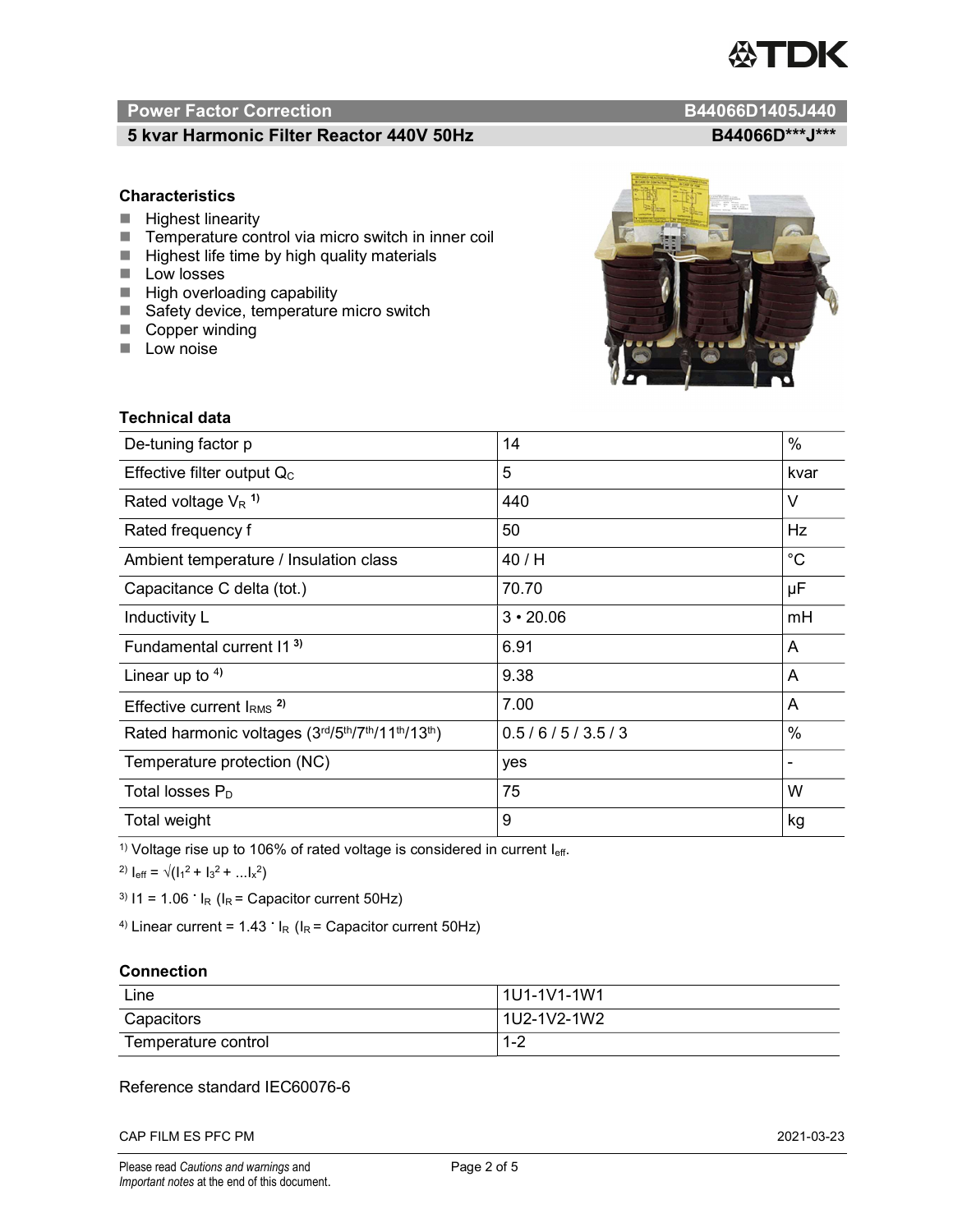

#### Power Factor Correction and B44066D1405J440

#### 5 kvar Harmonic Filter Reactor 440V 50Hz BA4066D\*\*\*J\*\*\* B44066D\*\*\*J\*\*\*

#### Dimensional drawings



#### **Dimensions**

| L/mm  | 175      | b/mm  | 100  |
|-------|----------|-------|------|
| H/mm  | 156      | e/mm  | 76±5 |
| W/mm  | 125±5    | d1/mm | 10.8 |
| 11/mm | 150      | d2/mm | 15.5 |
| 12/mm | 150      | A     | 125  |
| n1/mm | 100      | B     | 81   |
| n2/mm | $84\pm3$ | Ø     | 6.5  |

#### Cautions and warnings

- Do not install the reactor in case of any visible damages.
- $\blacksquare$  Installation must be done by skilled personnel only.
- Do not use or store harmonic filter reactors in corrosive atmosphere, especially where chloride gas, sulphide gas, acid, alkali, salt or similar substances are present.
- $\Box$  Do not touch the device during operation: all electrically active parts of this equipment such as windings, electronic components, leads, fuses and terminals carry a dangerous voltage which can lead to burns or electric shock.
- Covers which protect these electrically active parts from being touched must not be opened or removed during operation.
- Before any assembly or maintenance work is started, all installations and equipment must be disconnected from the power source.
- Noncompliance with these instructions may lead to death, serious injury or major damage to equipment.

FAILURE TO FOLLOW CAUTIONS MAY RESULT, WORST CASE, IN PREMATURE FAILURES OR PHYSICAL INJURY.

#### CAP FILM ES PFC PM 2021-03-23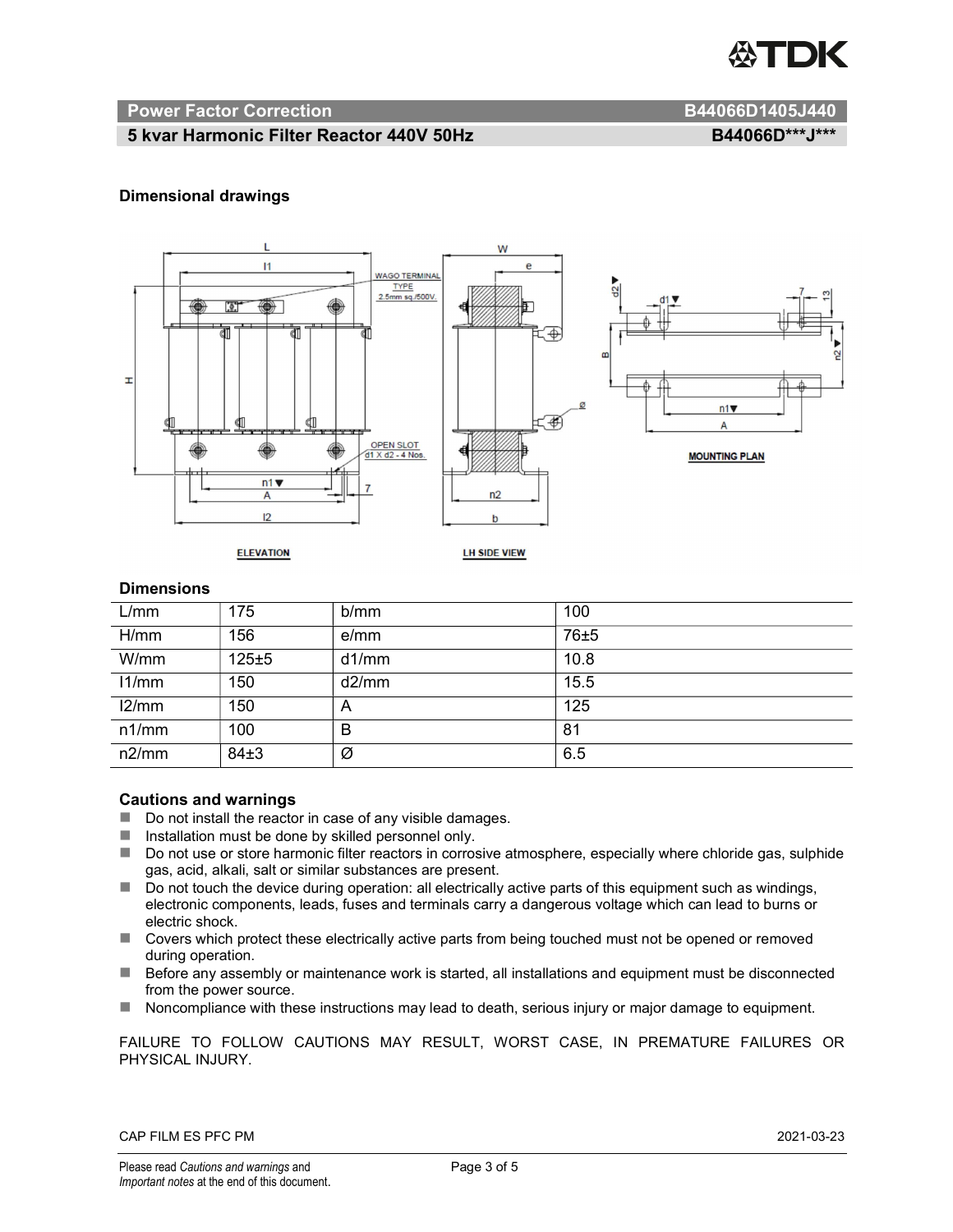

### Power Factor Correction **B44066D1405J440**

#### 5 kvar Harmonic Filter Reactor 440V 50Hz BA4066D\*\*\*J\*\*\*

The following applies to all products named in this publication:

- 1. Some parts of this publication contain statements about the suitability of our products for certain areas of application. These statements are based on our knowledge of typical requirements that are often placed on our products in the areas of application concerned. We nevertheless expressly point out that such statements cannot be regarded as binding statements about the suitability of our products for a particular customer application. As a rule we are either unfamiliar with individual customer applications or less familiar with them than the customers themselves. For these reasons, it is always ultimately incumbent on the customer to check and decide whether a product with the properties described in the product specification is suitable for use in a particular customer application.
- 2. We also point out that in individual cases, a malfunction of electronic components or failure before the end of their usual service life cannot be completely ruled out in the current state of the art, even if they are operated as specified. In customer applications requiring a very high level of operational safety and especially in customer applications in which the malfunction or failure of an electronic component could endanger human life or health (e.g. in accident prevention or life-saving systems), it must therefore be ensured by means of suitable design of the customer application or other action taken by the customer (e.g. installation of protective circuitry or redundancy) that no injury or damage is sustained by third parties in the event of malfunction or failure of an electronic component.
- 3. The warnings, cautions and product-specific notes must be observed.
- 4. In order to satisfy certain technical requirements, some of the products described in this publication may contain substances subject to restrictions in certain jurisdictions (e.g. because they are classed as hazardous). Useful information on this will be found in our Material Data Sheets on the Internet (www.tdk-electronics.tdk.com/material). Should you have any more detailed questions, please contact our sales offices.
- 5. We constantly strive to improve our products. Consequently, the products described in this publication may change from time to time. The same is true of the corresponding product specifications. Please check therefore to what extent product descriptions and specifications contained in this publication are still applicable before or when you place an order.

We also reserve the right to discontinue production and delivery of products. Consequently, we cannot guarantee that all products named in this publication will always be available. The aforementioned does not apply in the case of individual agreements deviating from the foregoing for customer-specific products.

- 6. Unless otherwise agreed in individual contracts, all orders are subject to our General Terms and Conditions of Supply.
- 7. Our manufacturing sites serving the automotive business apply the IATF 16949 standard. The IATF certifications confirm our compliance with requirements regarding the quality management system in the automotive industry. Referring to customer requirements and customer specific requirements ("CSR") TDK always has and will continue to have the policy of respecting individual agreements. Even if IATF 16949 may appear to support the acceptance of unilateral requirements, we hereby like to emphasize that only requirements mutually agreed upon can and will be implemented in our Quality Management System. For clarification purposes we like to point out that obligations from IATF 16949 shall only become legally binding if individually agreed upon.